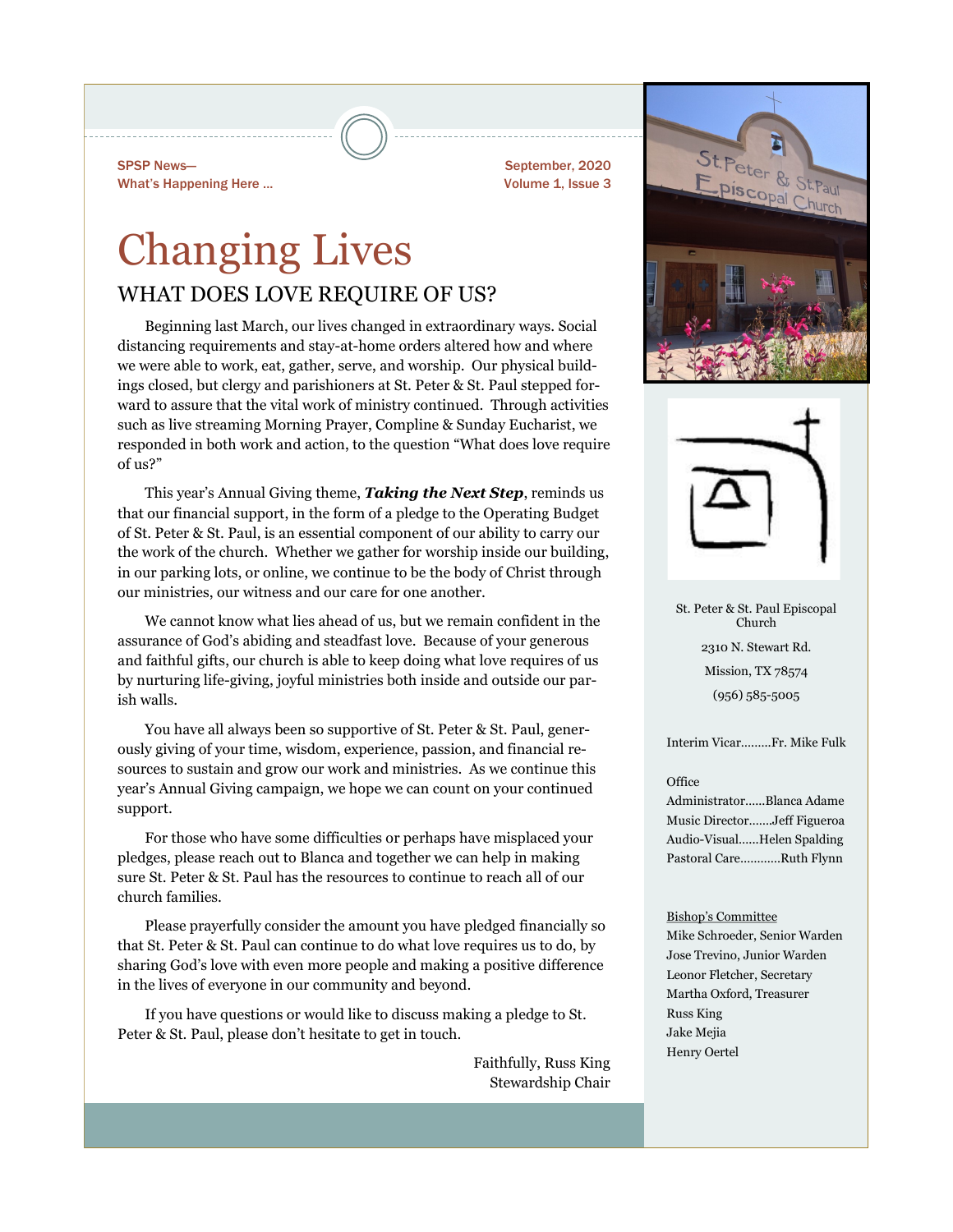### NEWS FROM THE DIOCESE

Greetings from the Diocese of West Texas! Who among us could have ever imagined that (literally) the day after your parish profile workshop, the world as we knew it would begin to change so quickly and so radically? Within just a few days of our visit (and while I was on Spring break vacationing with my family) COVID-19 began to permeate the news and with it came the cancelation of most major sporting events, the steep decline of the stock market, and the closure of our churches.

Our lives, routines, and sense of normalcy all changed in just a few days.

I cannot express our gratitude for the work you all have done since that day. You have been SO faithful in your determination to continue your worship life and your ministry even if limited by the COVID-19 pandemic. Father Mike and your leaders have kept things on a steady course, and you even started this beautiful newsletter! Even though you don't need me to tell you this, I just have to. St. Peter and St. Paul is a special place!

Since we gathered together in March, we have collected all of your responses from the parish profile workshop, we have created your parish profile, and we have begun intentional conversations with cler-



gy who are interested in learning more about your church. Of course, the whole process of placing your new vicar has been greatly slowed by the virus and ensuing shutdown and things have taken much longer than any of us would have hoped. However, our conversations with clergy who are interested in learning more about you and the possibilities in Mission have begun again.

Our brothers and sisters across the Diocese are finding such creative ways to offer worship and ministry! It is humbling to see the tireless work that our 87 congregations are doing. Our folks are becoming experts at YouTube, Facebook live, high quality streaming, and daily services online. For many, this was totally new territory. For others, the challenges included insufficient internet and wireless capabilities onsite, and a host of other challenges some didn't even know they had. Like you, they have found ways to adapt and they continue to

*"I cannot express our gratitude for the work you all have done... You have been SO faithful in your determination to continue your worship life and ministry.."*



learn new and improved ways to offer the best possible experience for everyone. The majority of our congregations are offering online only for now.

As expected, one of the biggest challenges is stewardship. No public worship means no plate offering, which represents a

large portion of income in so many places. The virus has placed a number of individuals and families in financial hardship and they simply cannot give what they would normally give. However, despite all that, we continue to hear miraculous stories of how needs are being met even now! I know that your leaders are communicating the importance of your giving to your AMAZING church so that it can continue to operate and ministry not only in this time, but also into the future when we finally get back to some sense of normal.

On behalf of Bishop Reed and all of us here in San Antonio, we want to thank you for your work, your commitment, and your spirit. We are in regular communication with your leaders as we prepare for your future!

Thanks again for your work and ministry!

The Ven. Mike Besson

Archdeacon, Diocese of West Texas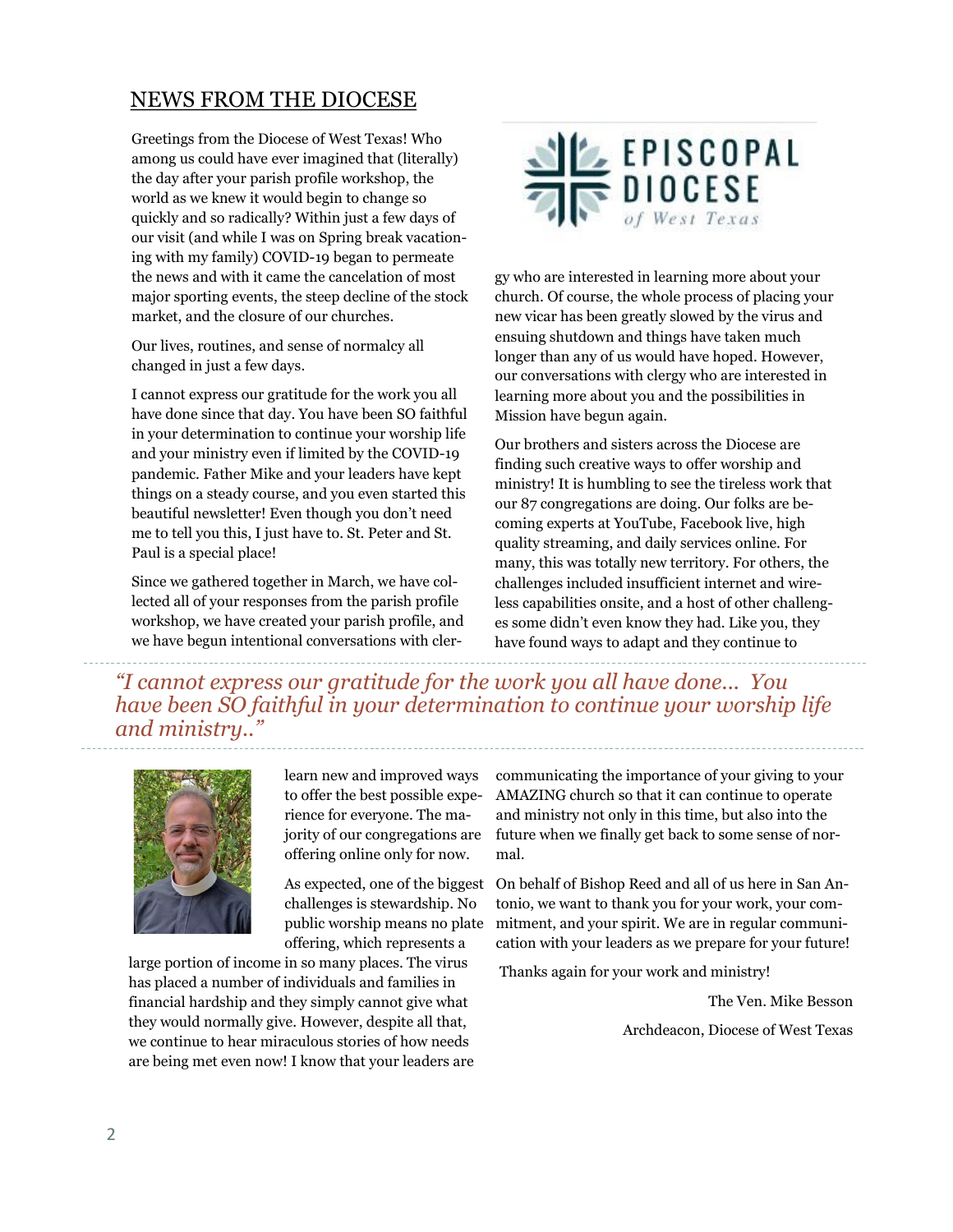### MOSAIC HISTORY

This beautiful mosaic had been outside under that pergola that surrounds the labyrinth. A windstorm last year took it down, broke part of the frame and scattered some of the tiles. It has been beautifully restored through the efforts of Henry Oertel and Chet Oxford and now resides in our Sanctuary on the right side of the altar.

Do you know the history of this work of art? Who made it? When? And, of course, why? We'd like to credit the original artist and put the history of it in the church scrapbook.

If you know any of the history of this piece, please send a note to Blanca Adame at secretary@peterpaul.org. She'll make sure that we don't lose this part of our history.



### FINANCIAL UPDATE

Below is the updated graph of income and expenses through 8/31/2020. Because of space availability, the data has been combined into 1st and 2nd quarter columns and then July and August numbers. Once again, our expenses exceeded our income in August by \$2,026. Please know that we are being very careful with our finances and only the necessities are being purchased. Keep our church in your prayers that we will continue to be able to pay our way for the things required of us.

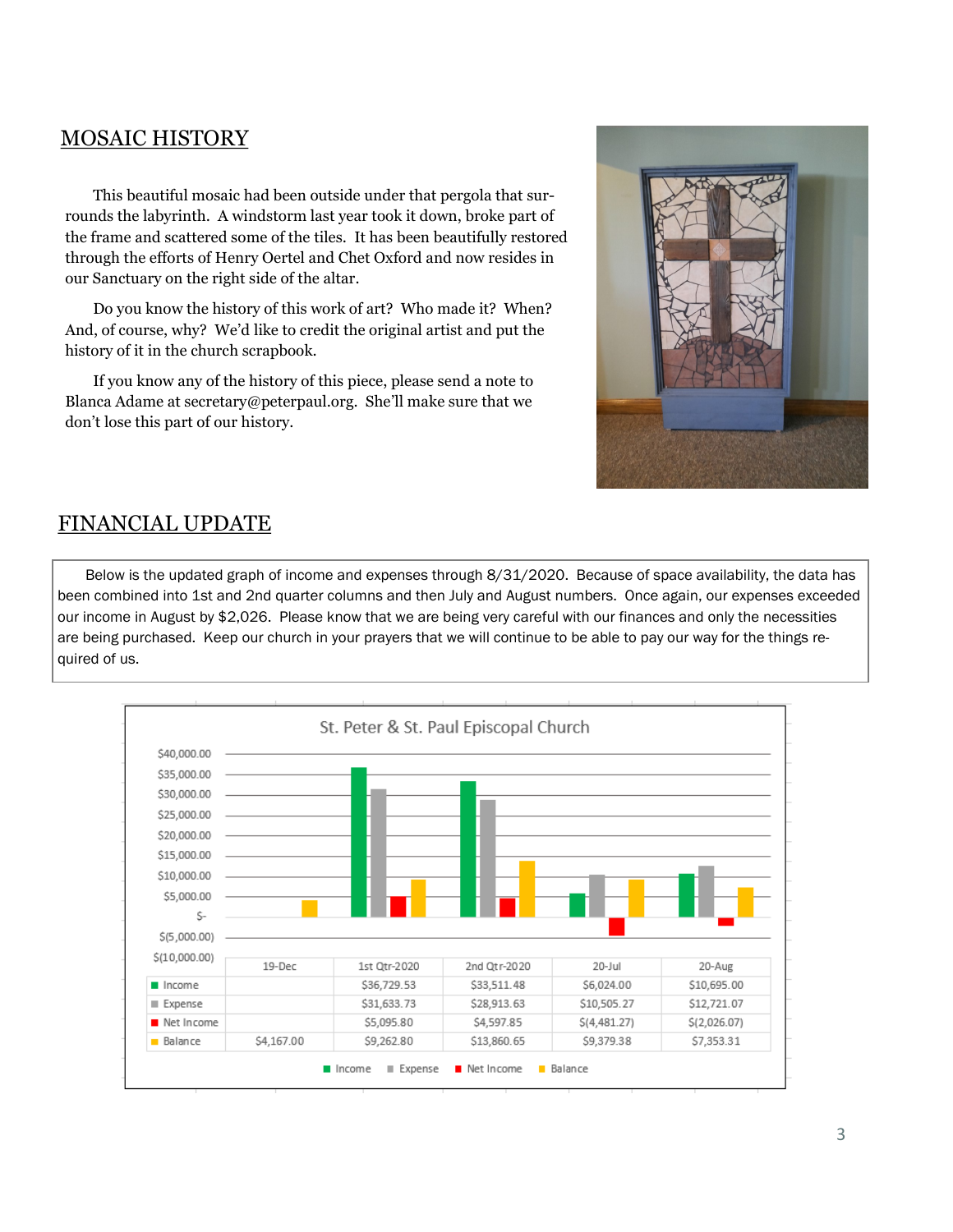### **PRAY FOR YOUR CHURCH**

You are encouraged to pray each day . Use this time to pray for our church, congregation and community. Here's some guides for that prayer.

- Pray for God's guidance in your spiritual journey
- Pray for guidance of our ministries and wisdom in creating new ministries
- Pray for our clergy and their families
- Pray for our church staff and volunteers
- Pray that our financial decisions will glorify God
- Pray that we can expand our outreach and make new disciples
- Pray that the spirit of generosity will grow throughout our congregation.
- Pray for our congregation for revival and for the sick and grieving.
- Pray for our families, marriages, parents, and grandparents.
- Pray for the homebound.
- Pray for our neighborhood and community and our missional outreach to those in need.
- Pray for all our ministries: children, youth, adult, music, and teaching ministries.

Lord, help me see all the blessings in my life. I come to you with an open and grateful heart. Teach me to be a good steward of all that I have. Open my eyes and my heart to see all the opportunities around me. Fill my heart and let me respond in every situation with an attitude or worship and a spirit of generosity. Renew my faith as I ask "Lord, where would you want me to be in my giving?" Amen.

## PROYECTO DESARROLLO HUMANO

UPDATE from the Colonia:

We have received \$34,370 from donors. We have used those funds to purchase grocery gift cards and have paid electric bills for our people.

Whenever we received food, we gave it to people. Any help



you all can come up with is appreciated.



# FILLING THAT LAST SPACE

The article on page 1 asks the question—what does love require of us? The answer is in Romans 13:8-10.

<sup>8</sup>Owe no one anything, except to love one another; for the one who loves another has fulfilled the law. 9The commandments, "You shall not commit adultery; You shall not murder; You shall not steal; You shall not covet"; and any other commandment, are summed up in this word, "Love your neighbor as yourself." 10Love does no wrong to a neighbor; therefore, love is the fulfilling of the law.

Oh, that we could all truly live by this. Love my neighbor as I love me. Yes, even the one who drives you crazy, the one you don't know, the one who likes to gossip, or acts "better" than me. Everybody … red, yellow, black or white … We are all precious in his sight. Jesus loves ALL the adults & children of the WORLD!! So should we!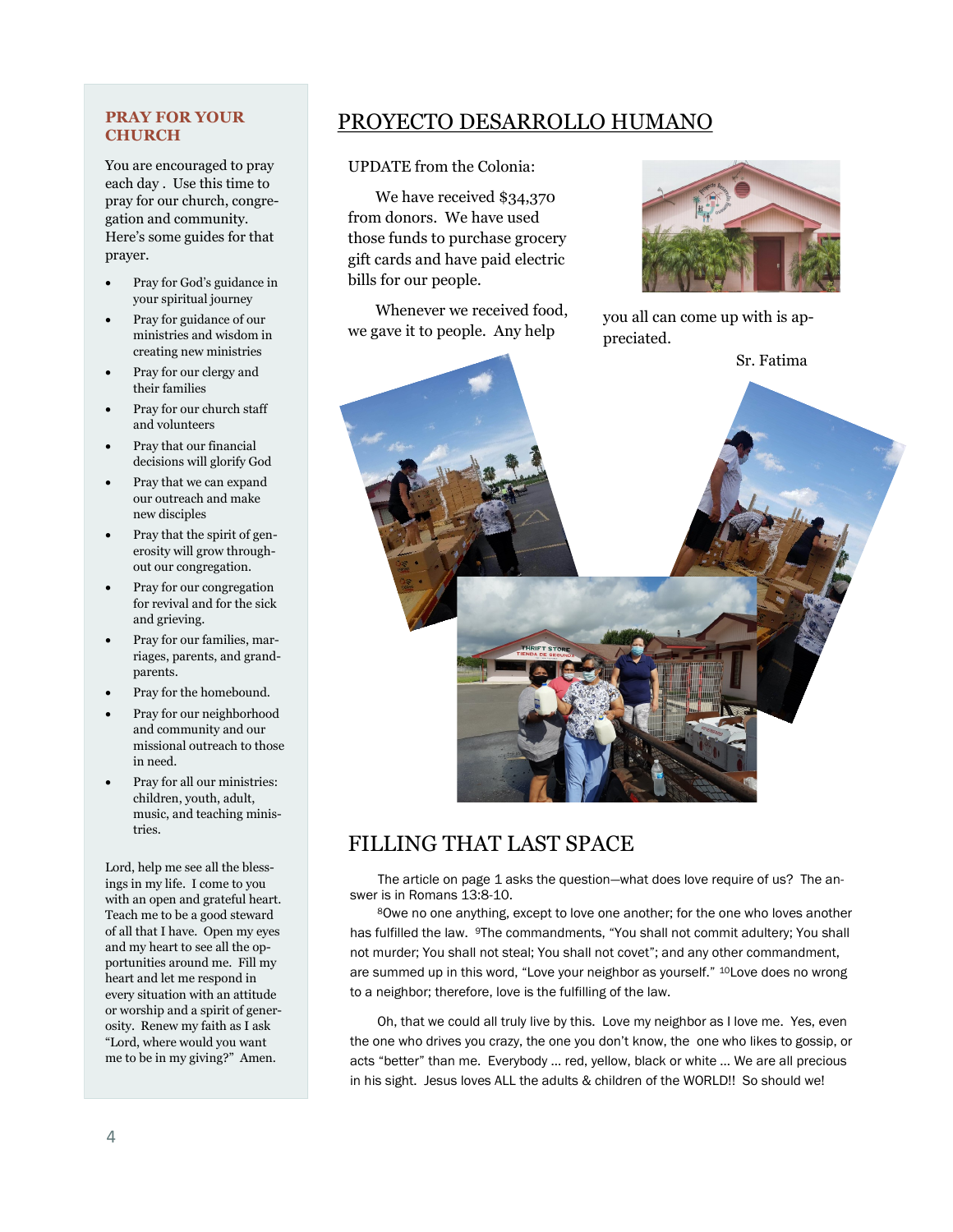### FATHER MIKE'S MUSINGS

I really like to write this column for the newsletter since I don't need to follow strict composition guidelines. I can just ramble!

As most of you know by now Blanca Adame, our efficient and wonderful parish secretary, is having surgery on Thursday. Please keep her and her surgeon in your prayers. Blanca will be out of the office for part of September, but don't forget her. Cards and phone calls would certainly brighten her recovery period.

The Diocese has decided to allow groups to regather in the church complex after September 14. Of course, this still means that social distancing and masks will be observed. This should be good news for the Scouts and other groups. Depending on Judge Cortez, we may be able to open the church for Sunday worship using the guidelines that were established when we opened for several Sundays in June.

The Diocese has assured me that they have not forgotten about SPSP during this pandemic. The virus has simply put so many things on hold. Deployment of clergy to



the Valley is only one of many items that was put on the back burner. I hope that we hear something soon, but I understand that there is reluctance to place clergy until such time as we can worship in person.

Our virtual worship continues with Morning Prayer on Monday through Saturday at 9:30 am. Join us on Facebook or the church's website! Compline, the Church's nighttime prayer, is at 9:00 pm each evening. I wish more of the parish would join our virtual Sunday Eucharist. I know that it is not the same thing as physically being present for worship, but it does help to keep us connected as a faith community and certainly is one way to worship the Lord. Sunday Eucharist is at 10:00 am on Facebook or the church's web site.

As our students and teachers return to an uncertain year it is important for us to keep them in our prayers. We pray for protection from the virus and that the policies established for this school year will keep all safe. However, as a former teacher, I cannot imagine the difficulties teachers will encounter this school year in preparing and presenting virtual lessons and, in some cases, in-person lessons at the same time. I have a friend who is spending 12+ hours each day teaching and preparing and still doesn't feel adequately prepared for what is being asked of teachers. Be kind to teachers since they are building the plane while trying to fly it.

On a more serious note, I would like to say a few words about SPSP's financial situation. I know that some feel that the only thing the church ever talks about is money, but we need money to keep the church

*"As our students and teachers return to an uncertain year … Be kind to teachers since they are building the plane while trying to fly it.*

open. The contributions to SPSP from March through August have fallen far below what was pledged and what was needed to meet salaries and other expenses. If we had not been able to take advantage of the Payroll Protection Plan, we would be in desperate straits. It is easy to forget about Sunday worship and the church's needs when you are not coming on Sundays; but our expenses go on whether we are in the church building or not. Another worry is whether our "Winter Texans" will be back this year. We depend on their contributions to make our budget. Please remember what you pledged and try to catch up. If you are able, consider giving a little more to help with our shortfall since some have been financially impacted by the pandemic.

Please keep SPSP and me in your prayers and I will keep you in my prayers. Have a great beginning of fall.

Fr. Mike